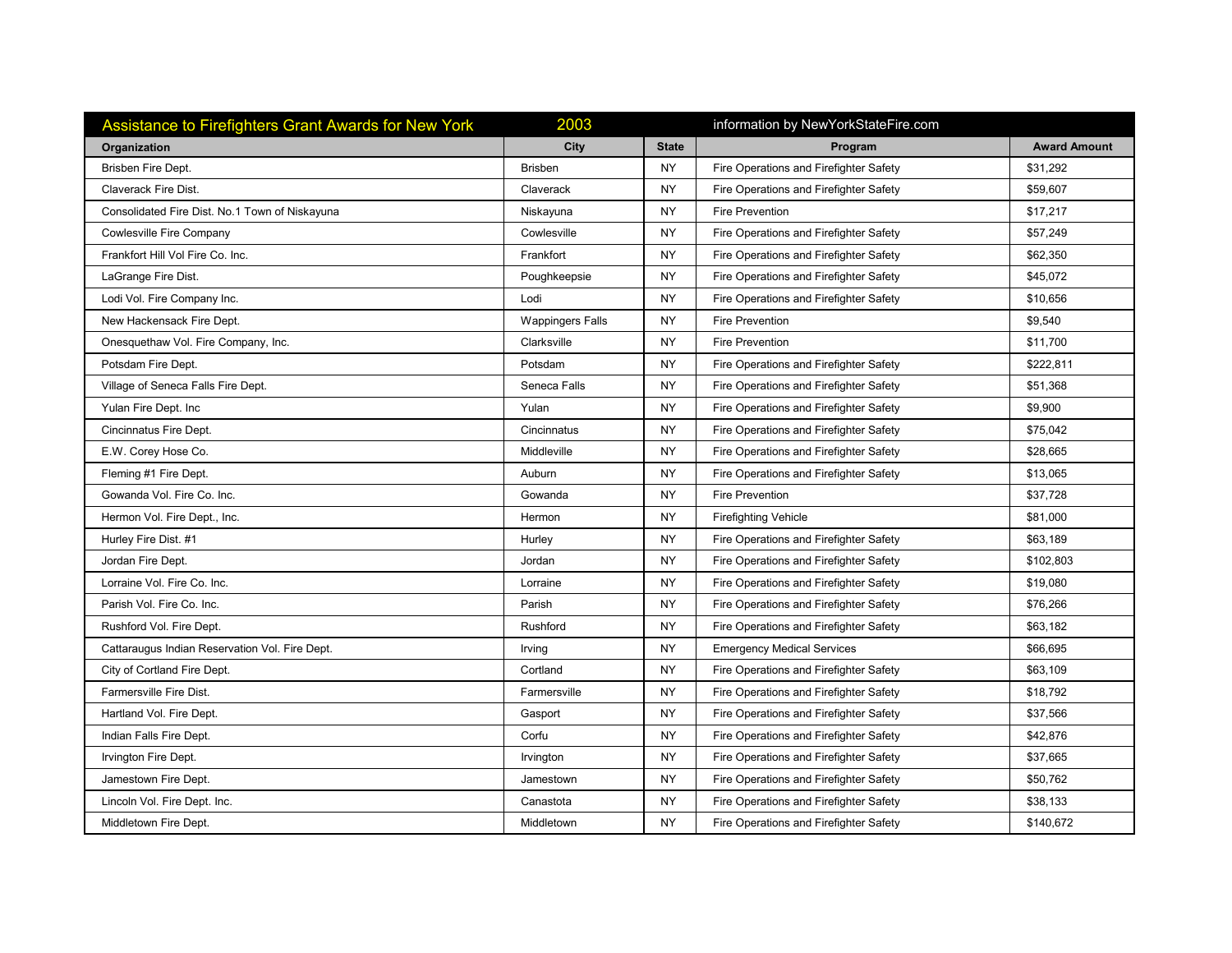| Narrowsburg Fire Dept.                  | Narrowsburg         | <b>NY</b> | Fire Operations and Firefighter Safety | \$41,715  |
|-----------------------------------------|---------------------|-----------|----------------------------------------|-----------|
| North Creek Vol. Fire Co., Inc.         | North Creek         | <b>NY</b> | <b>Firefighting Vehicle</b>            | \$57,430  |
| Theresa Fire Dept.                      | Theresa             | <b>NY</b> | Fire Operations and Firefighter Safety | \$12,726  |
| Brewer Fire Engine Co. No. 1            | Monsey              | <b>NY</b> | <b>Fire Prevention</b>                 | \$27,000  |
| Carthage Vol. Fire Dept.                | Carthage            | <b>NY</b> | Fire Operations and Firefighter Safety | \$31,230  |
| Castle Creek Fire Co.                   | Castle Creek        | <b>NY</b> | Fire Operations and Firefighter Safety | \$49,524  |
| Fort Plain Vol. Fire Dept.              | Fort Plain          | <b>NY</b> | <b>Firefighting Vehicle</b>            | \$225,000 |
| Oriskany Falls Vol. Fire Dept. Inc.     | Oriskany Falls      | <b>NY</b> | Fire Operations and Firefighter Safety | \$43,380  |
| Rutland Vol. Fire Co., Inc.             | <b>Black River</b>  | <b>NY</b> | Fire Operations and Firefighter Safety | \$35,055  |
| <b>Saugerties Fire Dept</b>             | Saugerties          | <b>NY</b> | Fire Operations and Firefighter Safety | \$49,590  |
| Sloatsburg Vol. Fire Dept.              | Sloatsburg          | <b>NY</b> | Fire Operations and Firefighter Safety | \$31,680  |
| Willing Vol. Hose Co.                   | wellsville          | <b>NY</b> | Fire Operations and Firefighter Safety | \$29,250  |
| Akron Fire Co. Inc.                     | Akron               | <b>NY</b> | Fire Operations and Firefighter Safety | \$90,225  |
| Chatham Fire Dept.                      | Chatham             | <b>NY</b> | Fire Operations and Firefighter Safety | \$23,400  |
| Garrattsville Fire Co., Inc.            | Garrattsville       | <b>NY</b> | Fire Operations and Firefighter Safety | \$31,361  |
| Portland Fire Dist. #1                  | Portland            | <b>NY</b> | Fire Operations and Firefighter Safety | \$78,703  |
| Spencer Fire Dept.                      | Spencer             | <b>NY</b> | Fire Operations and Firefighter Safety | \$87,426  |
| Cold Spring Fire Company No.1           | Cold Spring         | <b>NY</b> | Fire Operations and Firefighter Safety | \$43,740  |
| Morrisville Volunteer Fire Department   | <b>Morrisville</b>  | <b>NY</b> | Fire Operations and Firefighter Safety | \$87,665  |
| Otto Fire District                      | Otto                | <b>NY</b> | Fire Operations and Firefighter Safety | \$92,583  |
| St. Johnsburg Fire Co.                  | N. Tonawanda        | <b>NY</b> | Fire Operations and Firefighter Safety | \$64,800  |
| Valley Falls Fire Department            | <b>Valley Falls</b> | <b>NY</b> | Fire Operations and Firefighter Safety | \$47,388  |
| Alplaus Volunteer Fire Co. #1 Inc.      | Alplaus             | <b>NY</b> | Fire Operations and Firefighter Safety | \$20,228  |
| Beekman Fire Company Inc.               | Poughquag           | <b>NY</b> | Fire Operations and Firefighter Safety | \$40,635  |
| Berkshire Volunteer Fire Department     | Gloversville        | <b>NY</b> | Fire Operations and Firefighter Safety | \$14,220  |
| Cranberry Lake Fire & Rescue Department | Cranberry Lake      | <b>NY</b> | Fire Operations and Firefighter Safety | \$47,676  |
| Duane Volunteer Fire Company, Inc.      | Malone              | <b>NY</b> | Fire Operations and Firefighter Safety | \$53,991  |
| East Shelby Volunteer Fire Company      | Medina              | <b>NY</b> | Fire Operations and Firefighter Safety | \$66,227  |
| <b>Glasco Fire District</b>             | Glasco              | <b>NY</b> | Fire Operations and Firefighter Safety | \$76,680  |
| Hanover Hose Co. No.1 Inc.              | <b>Silver Creek</b> | <b>NY</b> | Fire Operations and Firefighter Safety | \$50,318  |
| Harmony Corners Fire Department         | <b>Ballston Spa</b> | <b>NY</b> | Fire Operations and Firefighter Safety | \$44,955  |
| Hudson Fire Department                  | Hudson              | <b>NY</b> | Fire Operations and Firefighter Safety | \$120,552 |
| Leicester Fire Dept.                    | Leicester           | NY.       | Fire Operations and Firefighter Safety | \$60,850  |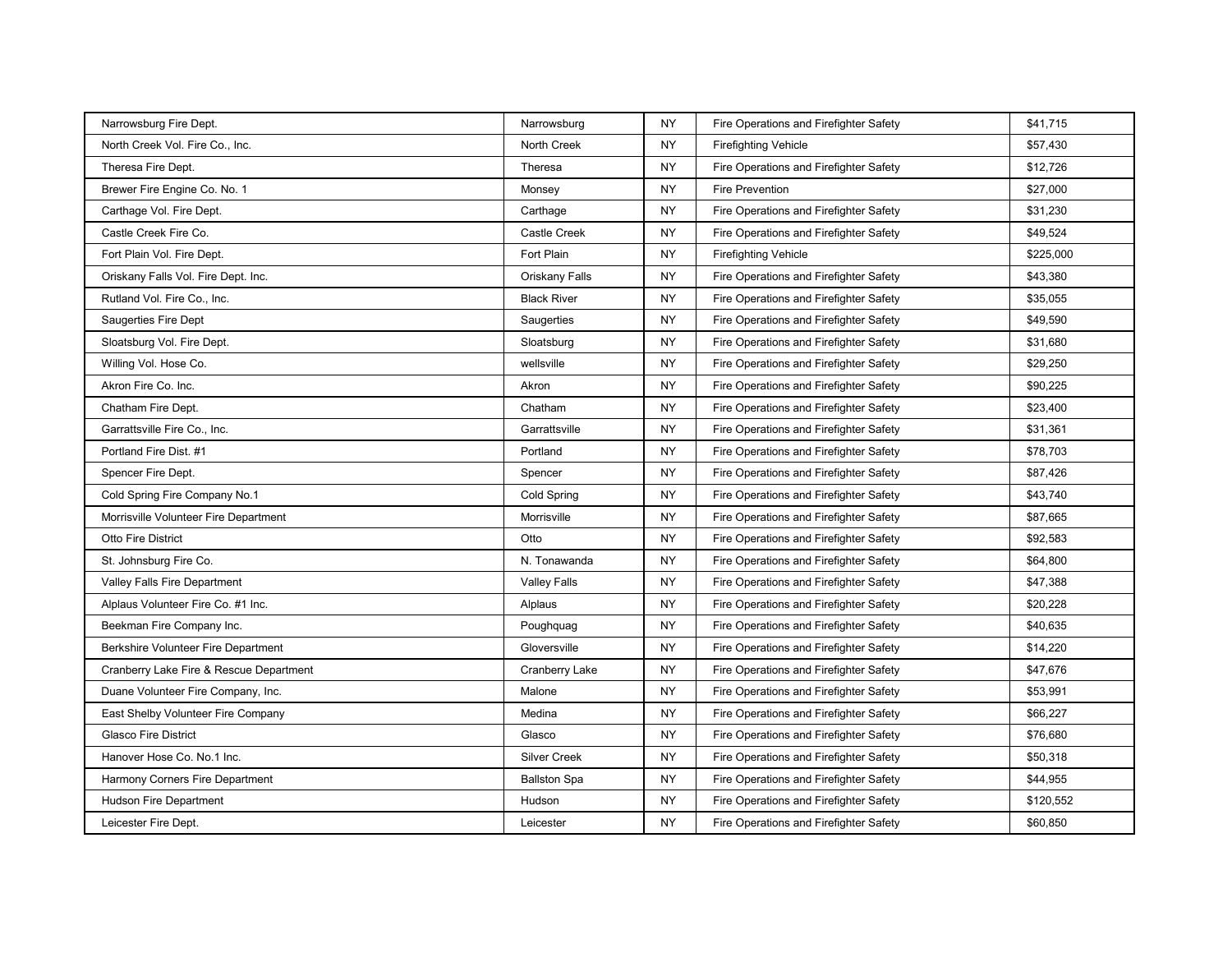| Manhasset-Lakeville Fire Department      | Manhasset           | <b>NY</b> | <b>Fire Prevention</b>                 | \$45,000  |
|------------------------------------------|---------------------|-----------|----------------------------------------|-----------|
| New Hudson Fire Company Inc.             | <b>Black Creek</b>  | <b>NY</b> | Fire Operations and Firefighter Safety | \$42,525  |
| <b>North Evans Fire District</b>         | Derby               | <b>NY</b> | Fire Operations and Firefighter Safety | \$149,863 |
| North Hornell Volunteer Fire Company     | Hornell             | <b>NY</b> | Fire Operations and Firefighter Safety | \$25,872  |
| Ocean Beach Volunteer Fire Department    | Ocean Beach         | <b>NY</b> | Fire Operations and Firefighter Safety | \$33,750  |
| Quassaick Bridge Fire District           | New Windsor         | <b>NY</b> | Fire Operations and Firefighter Safety | \$81,900  |
| Rouses Point Fire Department             | <b>Rouses Point</b> | <b>NY</b> | Fire Operations and Firefighter Safety | \$71,005  |
| Sodus Center Fire Department             | Sodus               | <b>NY</b> | Fire Operations and Firefighter Safety | \$27,000  |
| South Schenectady Fire Department #6     | Schenectady         | <b>NY</b> | Fire Operations and Firefighter Safety | \$154,728 |
| Sparrowbush Engine Company Inc.          | Sparrowbush         | <b>NY</b> | Fire Operations and Firefighter Safety | \$33,300  |
| Stockton Volunteer Fire Company          | Stockton            | <b>NY</b> | Fire Operations and Firefighter Safety | \$89,894  |
| <b>Summit Fire Department</b>            | Summit              | <b>NY</b> | Fire Operations and Firefighter Safety | \$50,420  |
| Taghkanic Volunteer Fire Co. No. 1, Inc. | Ancram              | <b>NY</b> | Fire Operations and Firefighter Safety | \$16,664  |
| Varysburg                                | Varysburg           | <b>NY</b> | Fire Operations and Firefighter Safety | \$28,319  |
| Voorheesville Volunteer Fire Department  | Voorheesville       | <b>NY</b> | Fire Operations and Firefighter Safety | \$29,250  |
| <b>Wayne Fire District</b>               | Wayne               | <b>NY</b> | Fire Operations and Firefighter Safety | \$57,296  |
| West Sparta Volunteer Fire Department    | Dansville           | <b>NY</b> | Fire Operations and Firefighter Safety | \$37,260  |
| Bennington Vol. Fire Co., Inc.           | Attica              | <b>NY</b> | Fire Operations and Firefighter Safety | \$69,930  |
| <b>Binghamton Fire Dept.</b>             | Binghamton          | <b>NY</b> | Fire Operations and Firefighter Safety | \$155,412 |
| Blenheim Hose Co.                        | North Blenheim      | <b>NY</b> | Fire Operations and Firefighter Safety | \$44,294  |
| Broadalbin Kennyetto Fire Co.            | <b>Broadalbin</b>   | <b>NY</b> | Fire Operations and Firefighter Safety | \$66,217  |
| Burtonsville Vol. Fire Dept. inc.        | Esperance           | <b>NY</b> | Fire Operations and Firefighter Safety | \$36,540  |
| Canastota Fire Dept.                     | Canastota           | <b>NY</b> | Fire Operations and Firefighter Safety | \$45,226  |
| Cayuga Fire Dept.                        | Cayuga              | <b>NY</b> | Fire Operations and Firefighter Safety | \$12,370  |
| Churchtown Fire Co.                      | Hudson              | <b>NY</b> | Fire Operations and Firefighter Safety | \$24,915  |
| City of Beacon Fire Dept.                | Beacon              | <b>NY</b> | Fire Operations and Firefighter Safety | \$41,850  |
| Dexter Voluteer Fire Dept.               | Dexter              | <b>NY</b> | Fire Operations and Firefighter Safety | \$130,140 |
| East Hill Vol. Fire Co., Inc.            | Elmira              | <b>NY</b> | Fire Operations and Firefighter Safety | \$33,704  |
| East Rockaway Fire Dept.                 | East Rockaway       | <b>NY</b> | Fire Operations and Firefighter Safety | \$141,300 |
| Elba Vol. Fire Dept. Inc.                | Elba                | <b>NY</b> | Fire Operations and Firefighter Safety | \$78,345  |
| <b>Endicott Fire</b>                     | Endicott            | <b>NY</b> | Fire Operations and Firefighter Safety | \$49,221  |
| Hartford Vol. Fire Co. Inc.              | Hartford            | <b>NY</b> | Fire Operations and Firefighter Safety | \$63,061  |
| Lakewood Fire Dept.                      | Lakewood            | <b>NY</b> | Fire Operations and Firefighter Safety | \$59,816  |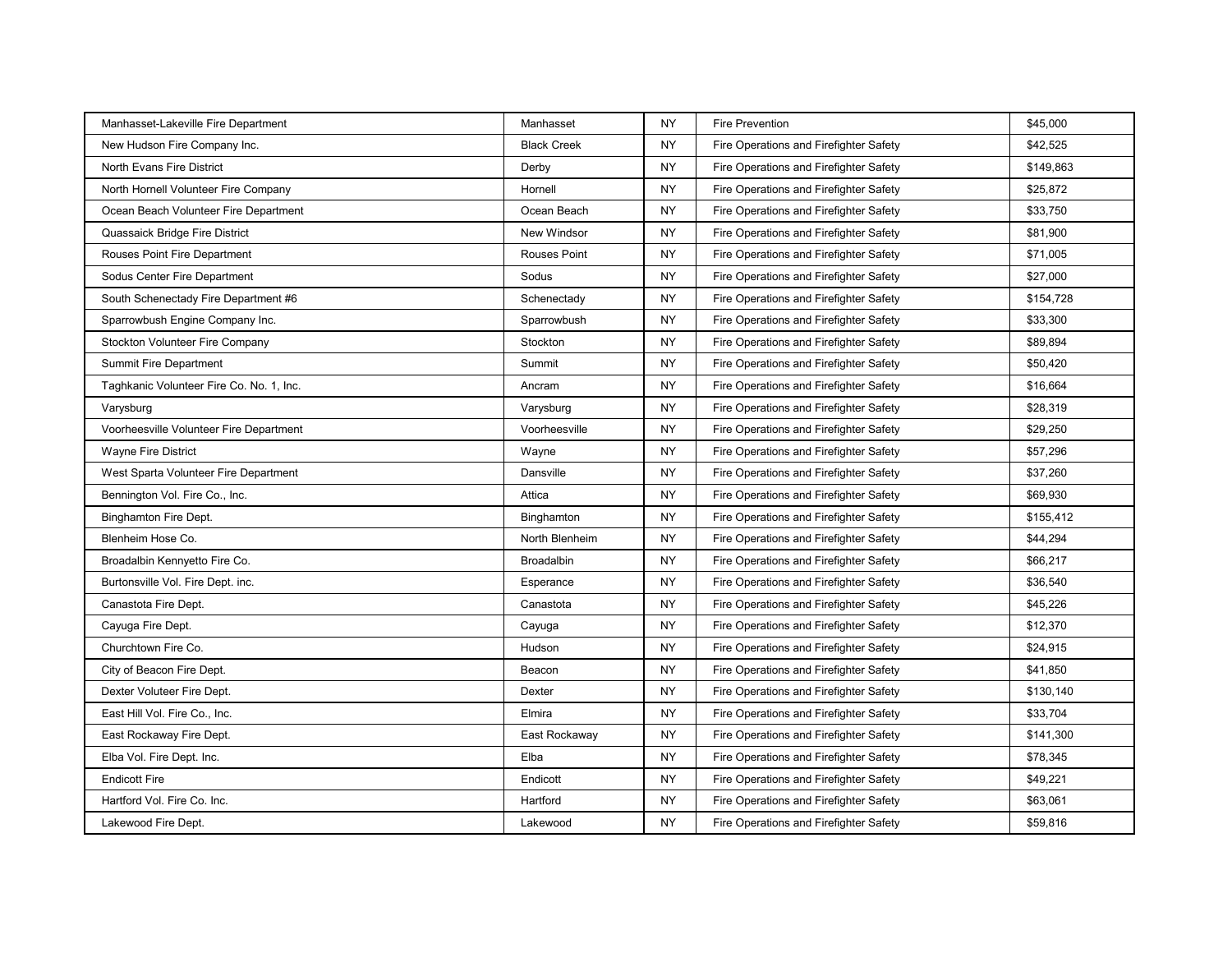| North Bay Vol. Fire Dept.               | North Bay        | <b>NY</b> | Fire Operations and Firefighter Safety | \$15,660  |
|-----------------------------------------|------------------|-----------|----------------------------------------|-----------|
| Oxford Fire Dept.                       | Oxford           | <b>NY</b> | Fire Operations and Firefighter Safety | \$128,358 |
| Rockville Centre Fire Dept.             | Rockville Centre | <b>NY</b> | Fire Operations and Firefighter Safety | \$79,281  |
| Schodack Valley Fire Dist.              | Castleton        | <b>NY</b> | Fire Operations and Firefighter Safety | \$90,281  |
| Tully Hose Co. No.1                     | Tully            | <b>NY</b> | Fire Operations and Firefighter Safety | \$86,940  |
| Vernon Center Vol. Fire Dept.           | Vernon Center    | <b>NY</b> | Fire Operations and Firefighter Safety | \$57,600  |
| West Amboy Vol Fire Co. INC.            | West Monroe      | <b>NY</b> | Fire Operations and Firefighter Safety | \$69,899  |
| <b>Clinton Fire Deparment</b>           | Clinton          | <b>NY</b> | Fire Operations and Firefighter Safety | \$51,516  |
| DeWitt Fire Dist.                       | <b>DeWitt</b>    | <b>NY</b> | Fire Operations and Firefighter Safety | \$82,407  |
| Fayette-Varick Fire Dist.               | Fayette          | <b>NY</b> | <b>Firefighting Vehicle</b>            | \$118,423 |
| Henry Hiteman Engine & Hose Co. Inc.    | West Winfield    | <b>NY</b> | Fire Operations and Firefighter Safety | \$56,043  |
| Philadelphia Vol. Fire Dept., Inc.      | Philadelphia     | <b>NY</b> | Fire Operations and Firefighter Safety | \$66,980  |
| So. Kortright Vol. Fire Dept.           | So. Kortright    | <b>NY</b> | Fire Operations and Firefighter Safety | \$12,402  |
| Springfield Fire Dept.                  | East Springfield | <b>NY</b> | Fire Operations and Firefighter Safety | \$41,094  |
| Village of Mamaroneck                   | Mamaroneck       | <b>NY</b> | Fire Operations and Firefighter Safety | \$129,145 |
| Westons Mills Fire Dept.                | Olean            | <b>NY</b> | Fire Operations and Firefighter Safety | \$65,205  |
| Austerlitz Fire Dist.                   | Spencertown      | <b>NY</b> | Fire Operations and Firefighter Safety | \$49,410  |
| Bridgeport Fire Dist.                   | Seneca Falls     | <b>NY</b> | Fire Operations and Firefighter Safety | \$67,954  |
| Cuba Fire Dept.                         | Cuba             | <b>NY</b> | Fire Operations and Firefighter Safety | \$77,400  |
| East Concord Fire Dept. Inc.            | East Concord     | <b>NY</b> | Fire Operations and Firefighter Safety | \$75,204  |
| Eggertsville Fire Dist.                 | Eggertsville     | <b>NY</b> | Fire Operations and Firefighter Safety | \$80,705  |
| Fire Department of New York             | New York         | <b>NY</b> | Fire Operations and Firefighter Safety | \$750,000 |
| Gasport Chemical Hose Co.               | Gasport          | <b>NY</b> | Fire Operations and Firefighter Safety | \$95,400  |
| Kerhonkson Fire Co.                     | Kerhonkson       | <b>NY</b> | Fire Operations and Firefighter Safety | \$44,505  |
| Lisle Fire Co., Inc.                    | Lisle            | <b>NY</b> | <b>Firefighting Vehicle</b>            | \$157,500 |
| Malverne Fire Dept.                     | Malverne         | <b>NY</b> | Fire Operations and Firefighter Safety | \$101,934 |
| Milton Fire Dist.                       | Milton           | <b>NY</b> | Fire Operations and Firefighter Safety | \$16,768  |
| Mohawk Fire Dept.                       | Mohawk           | <b>NY</b> | Fire Operations and Firefighter Safety | \$69,120  |
| Monroe Lakeside Fire & Rescue Co., Inc. | Monroe           | <b>NY</b> | Fire Operations and Firefighter Safety | \$16,065  |
| New Berlin Vol. Fire Dept.              | New Berlin       | <b>NY</b> | Fire Operations and Firefighter Safety | \$74,250  |
| Owls Head                               | Owls Head        | <b>NY</b> | Fire Operations and Firefighter Safety | \$19,467  |
| Patchogue Fire Dept.                    | Patchogue        | <b>NY</b> | Fire Operations and Firefighter Safety | \$204,775 |
| Pembroke Vol. Fire Dept.                | Corfu            | NY.       | Fire Operations and Firefighter Safety | \$53,595  |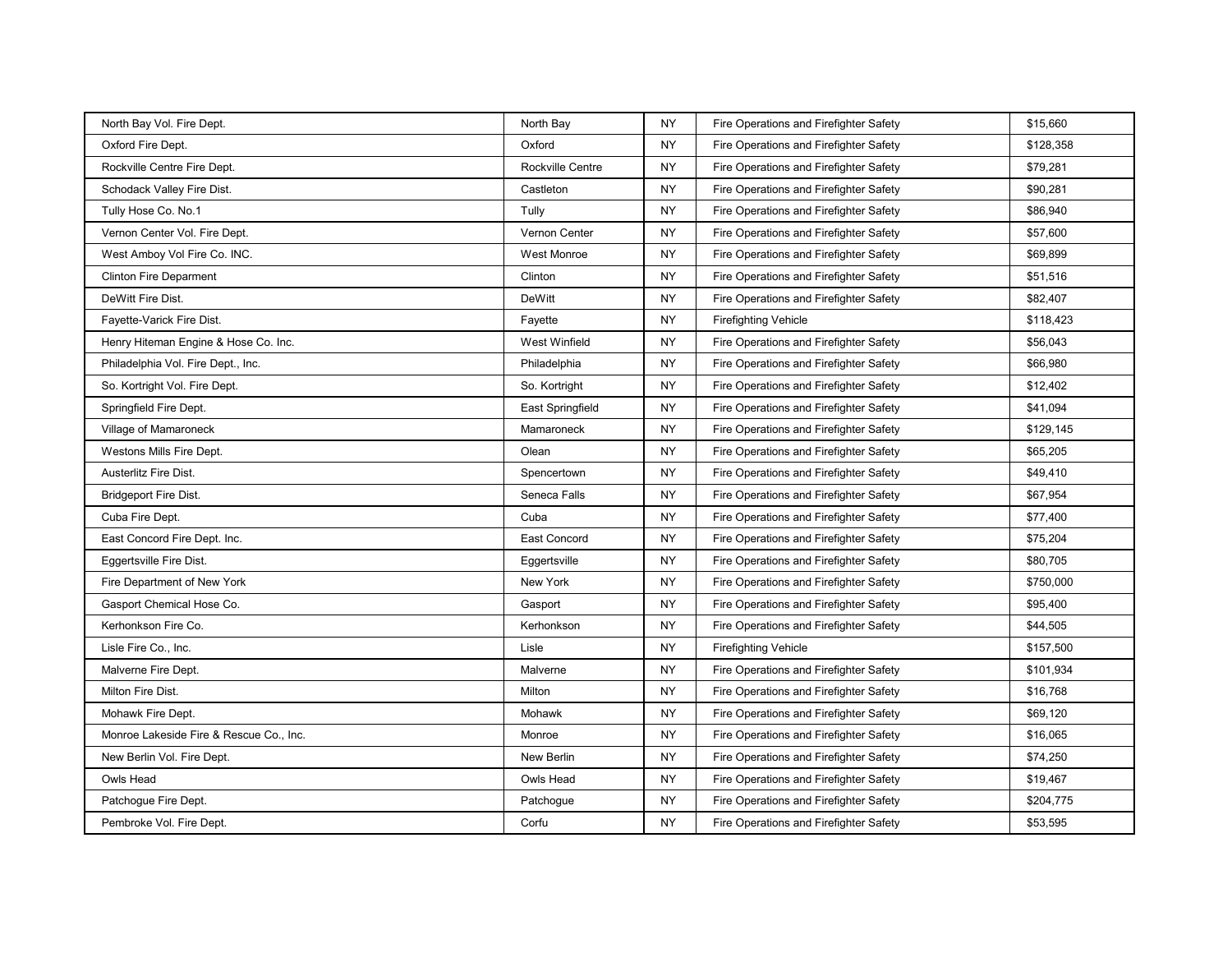| Richfield Springs Fire Dept.             | <b>Richfield Springs</b> | <b>NY</b> | Fire Operations and Firefighter Safety | \$89,280  |
|------------------------------------------|--------------------------|-----------|----------------------------------------|-----------|
| Savannah Fire Co. Inc.                   | Savannah                 | <b>NY</b> | Fire Operations and Firefighter Safety | \$51,111  |
| Waverly/Barton                           | Waverly                  | <b>NY</b> | Fire Operations and Firefighter Safety | \$107,820 |
| Branchport/Keuka Park Fire Dist.         | <b>Branchport</b>        | <b>NY</b> | Fire Operations and Firefighter Safety | \$17,769  |
| Caroga Lake Vol. Fire Co.                | Caroga Lake              | <b>NY</b> | Fire Operations and Firefighter Safety | \$131,774 |
| Clayton Vol. Fire Dept.                  | Clayton                  | <b>NY</b> | Fire Operations and Firefighter Safety | \$36,090  |
| Fabius Vol. Fire Dept.                   | Fabius                   | <b>NY</b> | Fire Operations and Firefighter Safety | \$47,205  |
| Findley Lake Vol. Firemen's Assoc., Inc. | <b>Findley Lake</b>      | <b>NY</b> | Fire Operations and Firefighter Safety | \$50,814  |
| Heuvelton Vol. Fire Dept. Inc.           | Heuvelton                | <b>NY</b> | Fire Operations and Firefighter Safety | \$97,785  |
| Killawog Fire                            | Killawog                 | <b>NY</b> | Fire Operations and Firefighter Safety | \$34,740  |
| Louisville Vol. Fire Dept. Inc.          | <b>Chase Mills</b>       | <b>NY</b> | Fire Operations and Firefighter Safety | \$76,316  |
| Lysander Fire Dept.                      | <b>Baldwinsville</b>     | NY        | Fire Operations and Firefighter Safety | \$87,966  |
| <b>Mortons Corners</b>                   | Springville              | <b>NY</b> | Fire Operations and Firefighter Safety | \$21,191  |
| North Hudson Vol. Fire Co.               | North Hudson             | <b>NY</b> | Fire Operations and Firefighter Safety | \$29,034  |
| Northside Fire Dist.                     | Waterford                | <b>NY</b> | Fire Operations and Firefighter Safety | \$37,053  |
| Shortsville Fire                         | Shortsville              | NY        | Fire Operations and Firefighter Safety | \$31,171  |
| Smallwood Mongaup Valley                 | Smallwood                | <b>NY</b> | Fire Operations and Firefighter Safety | \$74,250  |
| Stanwix Heights Fire Dept.               | Rome                     | NY        | Fire Operations and Firefighter Safety | \$48,017  |
| Stuyvesant Falls Fire Co.                | <b>Stuyvesant Falls</b>  | <b>NY</b> | Fire Operations and Firefighter Safety | \$37,440  |
| Village of Mayville Fire Dept.           | Mayville                 | <b>NY</b> | Fire Operations and Firefighter Safety | \$28,296  |
| Belgium Cold Springs Fire Dist.          | <b>Baldwinsville</b>     | <b>NY</b> | <b>Fire Prevention</b>                 | \$26,190  |
| Chestertown Vol. Fire Dept., Inc.        | Chestertown              | NY        | Fire Operations and Firefighter Safety | \$77,796  |
| Clayville Fire Dept.                     | Clayville                | <b>NY</b> | <b>Firefighting Vehicle</b>            | \$148,500 |
| Constable Vol. Firemen Inc.              | Constable                | <b>NY</b> | Fire Operations and Firefighter Safety | \$65,917  |
| Doyle Fire Dist. No.1                    | Cheektowaga              | <b>NY</b> | Fire Operations and Firefighter Safety | \$45,000  |
| East Campbell Vol. Fire Dept.            | <b>Painted Post</b>      | <b>NY</b> | Fire Operations and Firefighter Safety | \$19,980  |
| Fort Hunter Fire Dist.                   | Schenectady              | <b>NY</b> | Fire Operations and Firefighter Safety | \$145,554 |
| Gerry Vol. Fire Dept.                    | Gerry                    | <b>NY</b> | Fire Operations and Firefighter Safety | \$88,560  |
| Gloversville Fire Dept.                  | Gloversville             | <b>NY</b> | Fire Operations and Firefighter Safety | \$77,031  |
| Greenwood Lake Fire Dist.                | Greenwood Lake           | <b>NY</b> | Fire Operations and Firefighter Safety | \$88,596  |
| Greenwood Vol. Fire Co.                  | Greenwood                | <b>NY</b> | Fire Operations and Firefighter Safety | \$15,984  |
| Hartwick Fire Dept.                      | Hartwick                 | <b>NY</b> | Fire Operations and Firefighter Safety | \$122,815 |
| Hudson Falls Fire Dept.                  | <b>Hudson Fallls</b>     | NY        | Fire Operations and Firefighter Safety | \$73,530  |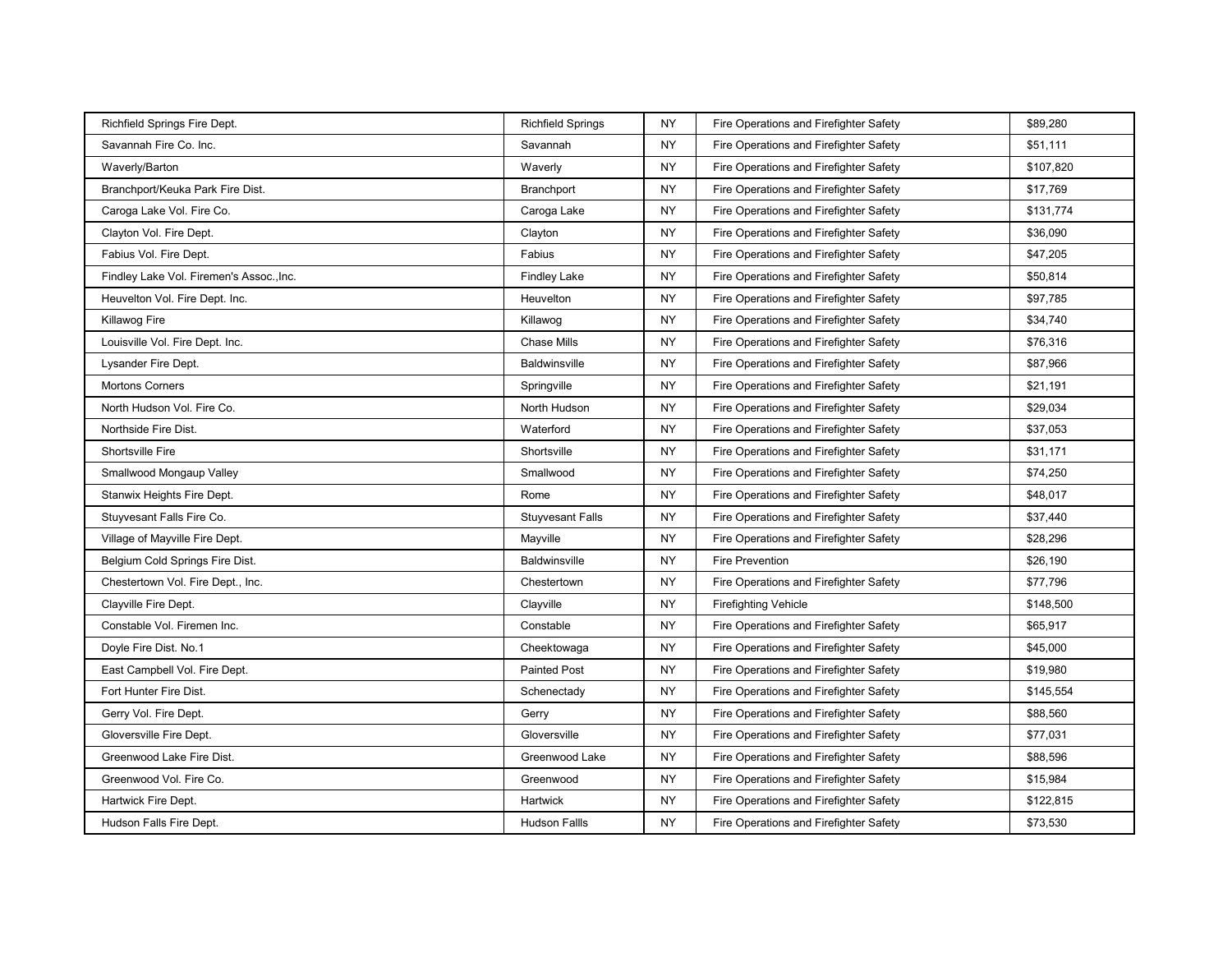| Lawtons Vol. Fire Co., Inc.                 | Lawtons             | <b>NY</b> | <b>Firefighting Vehicle</b>            | \$184,500 |
|---------------------------------------------|---------------------|-----------|----------------------------------------|-----------|
| Lisbon Vol. Fire Dept.                      | Lisbon              | <b>NY</b> | <b>Firefighting Vehicle</b>            | \$207,000 |
| Marbletown                                  | Kingston            | <b>NY</b> | <b>Firefighting Vehicle</b>            | \$94,500  |
| Meadowmere Park                             | Lawrence            | <b>NY</b> | Fire Operations and Firefighter Safety | \$45,264  |
| Mount Kisco Vol. Fire Dept.                 | <b>Mount Kisco</b>  | <b>NY</b> | Fire Operations and Firefighter Safety | \$85,500  |
| New City Fire Dist.                         | New City            | <b>NY</b> | Fire Operations and Firefighter Safety | \$45,149  |
| Penn Yan Fire Dept.                         | Penn Yan            | <b>NY</b> | Fire Operations and Firefighter Safety | \$91,440  |
| Pittsfield Fire Dept.                       | New Berlin          | <b>NY</b> | <b>Firefighting Vehicle</b>            | \$175,500 |
| Retsof Hose Co., Inc.                       | Retsof              | <b>NY</b> | Fire Operations and Firefighter Safety | \$62,204  |
| Silver Creek Vol. Fire Dept.                | <b>Silver Creek</b> | <b>NY</b> | Fire Operations and Firefighter Safety | \$44,820  |
| Village of Rye Brook                        | Rye Brook           | <b>NY</b> | <b>Fire Prevention</b>                 | \$22,500  |
| West Corners Fire Dist.                     | Endicott            | <b>NY</b> | Fire Operations and Firefighter Safety | \$120,780 |
| West Falls Vol. Fire Co.                    | <b>West Falls</b>   | <b>NY</b> | Fire Operations and Firefighter Safety | \$19,404  |
| Westmere Fire Dist.                         | Albany              | <b>NY</b> | Fire Operations and Firefighter Safety | \$44,082  |
| William P. Brooks Hose Co.                  | Fillmore            | <b>NY</b> | Fire Operations and Firefighter Safety | \$89,463  |
| Canaseraga Fire Department                  | Canaseraga          | <b>NY</b> | Fire Operations and Firefighter Safety | \$66,320  |
| Castleton Fire Department                   | Castleton-on-Hudson | <b>NY</b> | Fire Operations and Firefighter Safety | \$89,514  |
| East Otto                                   | East Otto           | <b>NY</b> | Fire Operations and Firefighter Safety | \$17,141  |
| Fort Edward Fire Department                 | Fort Edward         | <b>NY</b> | Fire Operations and Firefighter Safety | \$46,684  |
| <b>Glenville Fire District 7</b>            | Glenville           | <b>NY</b> | Fire Operations and Firefighter Safety | \$33,300  |
| Johnson City Fire Department                | Johnson City        | <b>NY</b> | <b>Fire Prevention</b>                 | \$12,960  |
| Meridale Fire Department                    | Meridale            | <b>NY</b> | Fire Operations and Firefighter Safety | \$43,155  |
| North Highlands Fire Department             | Cold Spring         | <b>NY</b> | Fire Operations and Firefighter Safety | \$51,840  |
| Potter Volunteer Fire Department, Inc.      | Middlesex           | <b>NY</b> | Fire Operations and Firefighter Safety | \$22,108  |
| Saranac Lake Volunteer Fire Department      | Saranac Lake        | <b>NY</b> | Fire Operations and Firefighter Safety | \$10,800  |
| Sound Beach Fire Department                 | Sound Beach         | <b>NY</b> | Fire Operations and Firefighter Safety | \$70,646  |
| Town of Batavia Fire Department, Inc.       | Batavia             | <b>NY</b> | Fire Operations and Firefighter Safety | \$188,541 |
| Tupper Lake Volunteer Fire Department, Inc. | Tupper Lake         | NY        | Fire Operations and Firefighter Safety | \$48,150  |
| Wallington Fire Dept.                       | Sodus               | <b>NY</b> | Fire Operations and Firefighter Safety | \$19,170  |
| Benton Vol. Fire Dept., Inc.                | Penn Yan            | <b>NY</b> | Fire Operations and Firefighter Safety | \$28,485  |
| Brushton Vol. Fire Dept. Inc.               | <b>Brushton</b>     | <b>NY</b> | Fire Operations and Firefighter Safety | \$61,862  |
| Claryville Vol. Fire Dept.                  | Claryville          | <b>NY</b> | <b>Firefighting Vehicle</b>            | \$198,000 |
| Dayton Fire Dist.                           | Dayton              | <b>NY</b> | Fire Operations and Firefighter Safety | \$19,778  |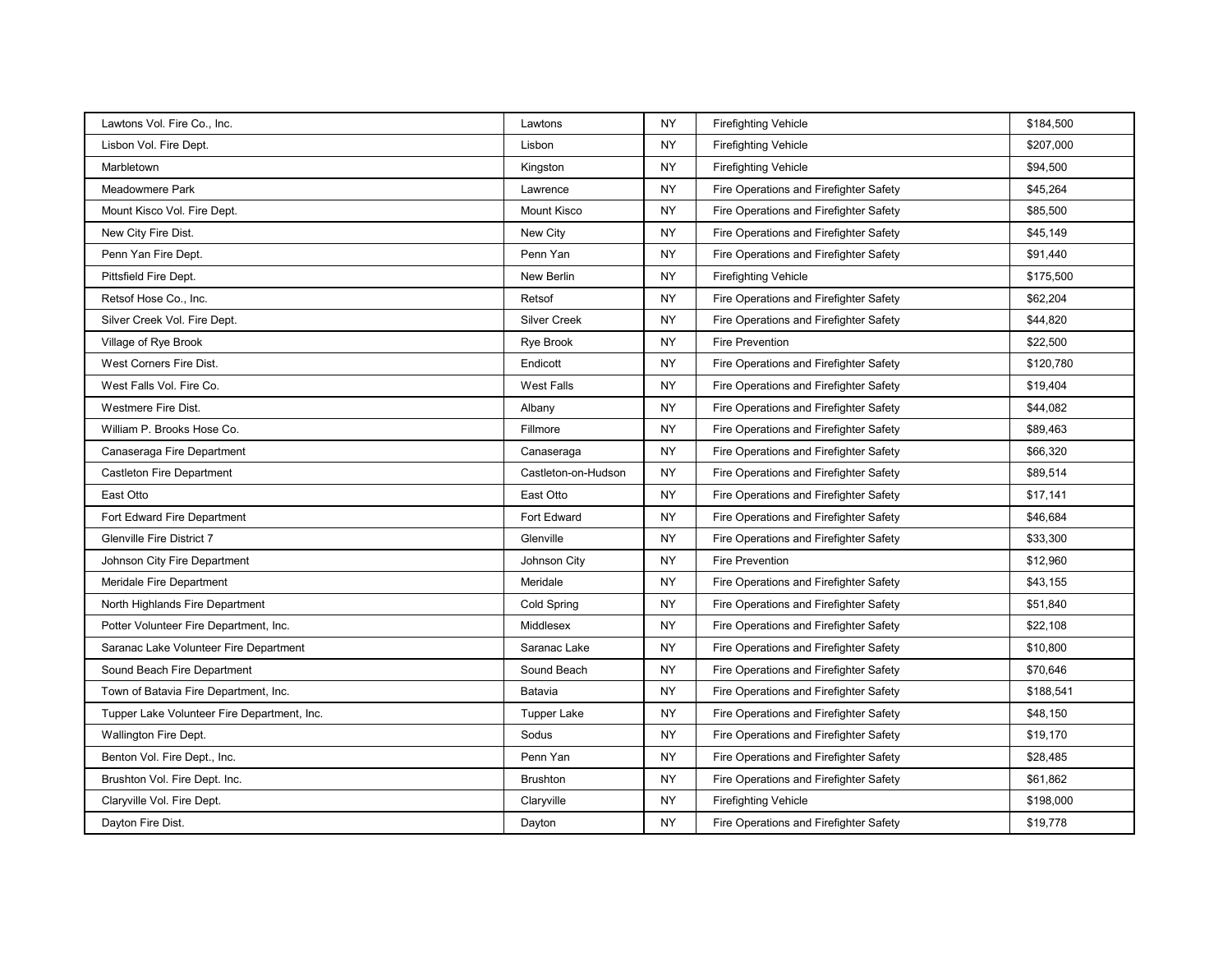| Frankfort Vol. Fire Dept.              | Frankfort                | <b>NY</b> | Fire Operations and Firefighter Safety | \$342,000 |
|----------------------------------------|--------------------------|-----------|----------------------------------------|-----------|
| New Haven Vol. Fire Corp.              | New Haven                | <b>NY</b> | Fire Operations and Firefighter Safety | \$52,885  |
| North Boston Vol. Fire Co., Inc.       | North Boston             | <b>NY</b> | Fire Operations and Firefighter Safety | \$114,750 |
| North Corning Vol. Fire Dept., Inc.    | Corning                  | <b>NY</b> | Fire Operations and Firefighter Safety | \$46,513  |
| Panama Vol. Fire Co. Inc.              | Panama                   | <b>NY</b> | Fire Operations and Firefighter Safety | \$65,988  |
| Versailles Vol. Fire Co. Inc.          | Versailles               | <b>NY</b> | Fire Operations and Firefighter Safety | \$102,661 |
| Village of Macedon Fire Dept.          | Macedon                  | <b>NY</b> | Fire Operations and Firefighter Safety | \$140,490 |
| Woodhull Fire Dept.                    | Woodhull                 | <b>NY</b> | Fire Operations and Firefighter Safety | \$38,088  |
| Adams Fire Co. Inc.                    | North Tonawanda          | <b>NY</b> | Fire Operations and Firefighter Safety | \$100,800 |
| Alfred Station Fire Co. Assoc.         | <b>Alfred Station</b>    | <b>NY</b> | Fire Operations and Firefighter Safety | \$23,092  |
| Barre Fire Dist.                       | Albion                   | <b>NY</b> | Fire Operations and Firefighter Safety | \$59,495  |
| Cambria Vol. Fire Co. Inc.             | Cambria                  | <b>NY</b> | Fire Operations and Firefighter Safety | \$95,940  |
| City of Tonawanda Fire Dept.           | Tonawanda                | <b>NY</b> | Fire Operations and Firefighter Safety | \$189,270 |
| Colonie Village Fire Co.               | Albany                   | <b>NY</b> | Fire Operations and Firefighter Safety | \$56,167  |
| Constantia Vol. Fire Dept.             | Constantia               | <b>NY</b> | Fire Operations and Firefighter Safety | \$36,576  |
| East Aurora Fire Dept.                 | East Aurora              | <b>NY</b> | Fire Operations and Firefighter Safety | \$57,236  |
| Eden Fire Co. Incorporated Dept. No. 1 | Eden                     | <b>NY</b> | Fire Operations and Firefighter Safety | \$79,887  |
| Lancaster Vol. Fire Dept.              | Lancaster                | <b>NY</b> | Fire Operations and Firefighter Safety | \$65,934  |
| Lewis Vol. Fire Dept. Inc.             | Lewis                    | <b>NY</b> | Fire Operations and Firefighter Safety | \$41,967  |
| Maine Fire Dept.                       | Maine                    | <b>NY</b> | Fire Operations and Firefighter Safety | \$38,533  |
| Mineville - Witherbee Fire Dept.       | Mineville                | <b>NY</b> | Fire Operations and Firefighter Safety | \$73,800  |
| Bellerose Fire Dept.                   | <b>Bellerose Village</b> | <b>NY</b> | Fire Operations and Firefighter Safety | \$58,563  |
| Perry Center Fire Dept.                | Perry                    | <b>NY</b> | Fire Operations and Firefighter Safety | \$35,991  |
| Poland Vol. Fire Co. Inc.              | Poland                   | <b>NY</b> | Fire Operations and Firefighter Safety | \$119,761 |
| Ruby Fire Dist.                        | Ruby                     | <b>NY</b> | Fire Operations and Firefighter Safety | \$48,718  |
| Stewart Manor Fire Dept.               | <b>Stewart Manor</b>     | <b>NY</b> | Fire Operations and Firefighter Safety | \$13,500  |
| Village of New Hartford Fire Dept.     | New Hartford             | <b>NY</b> | Fire Operations and Firefighter Safety | \$179,019 |
| Village of Scottsville Fire Dept.      | Scottsville              | <b>NY</b> | Fire Operations and Firefighter Safety | \$75,080  |
| Amber Fire Dept.                       | Marietta                 | <b>NY</b> | Fire Operations and Firefighter Safety | \$80,342  |
| Aurelius Fire Dist.                    | Auburn                   | <b>NY</b> | Fire Operations and Firefighter Safety | \$119,804 |
| Castorland Fire Co.                    | Castorland               | <b>NY</b> | Fire Operations and Firefighter Safety | \$21,285  |
| Charlotteville Fire Dept.              | Charlotteville           | <b>NY</b> | Fire Operations and Firefighter Safety | \$29,561  |
| Flanders Fire Dist.                    | <b>Flanders</b>          | NY.       | Fire Operations and Firefighter Safety | \$54,000  |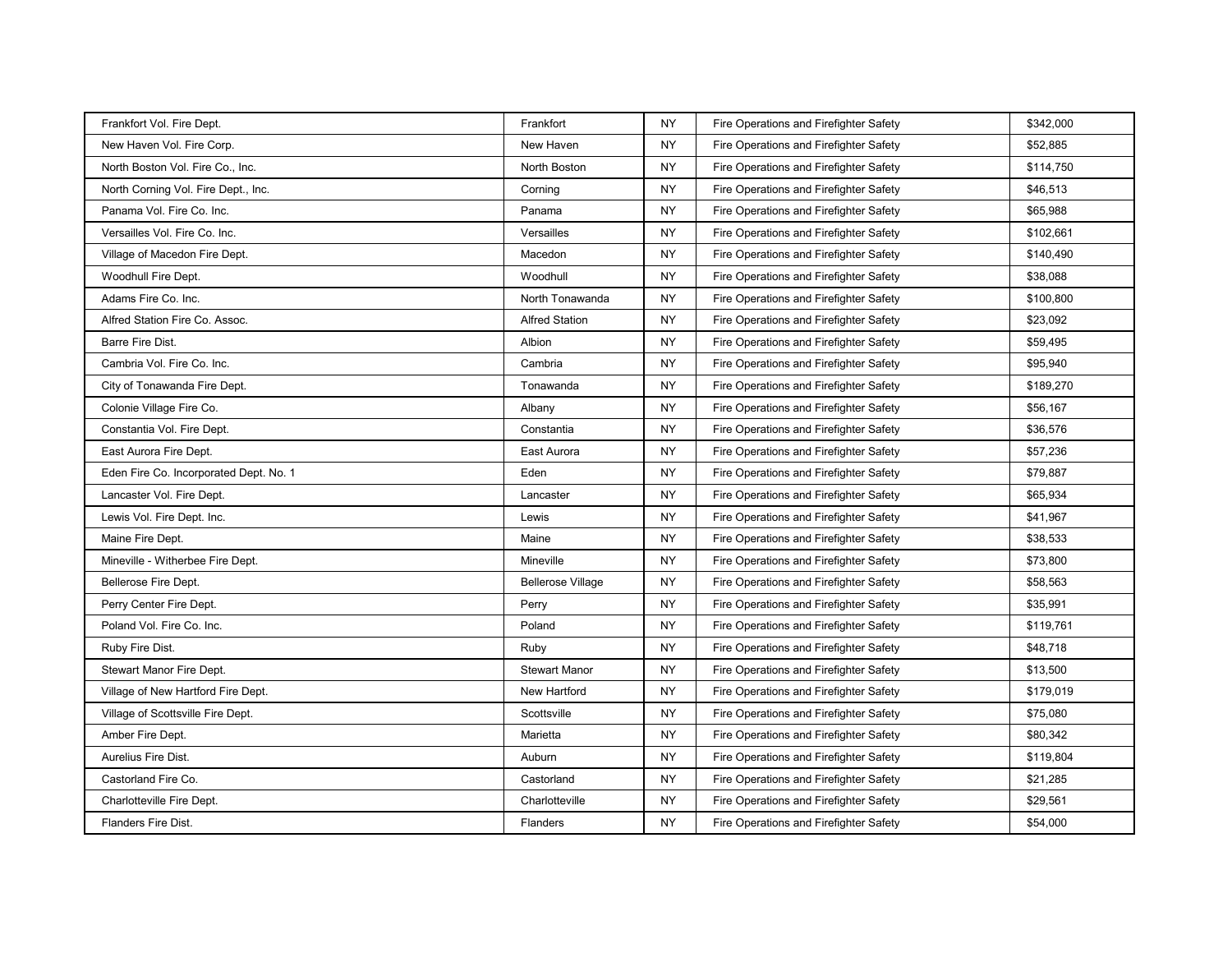| Forestville Fire Dept.            | Forestville      | <b>NY</b> | Fire Operations and Firefighter Safety | \$88,705  |
|-----------------------------------|------------------|-----------|----------------------------------------|-----------|
| Genoa Fire Dept.                  | Genoa            | <b>NY</b> | Fire Operations and Firefighter Safety | \$32,445  |
| <b>Glenham Fire Dist.</b>         | Glenham          | <b>NY</b> | Fire Operations and Firefighter Safety | \$58,986  |
| Holland Fire Dept.                | Holland          | <b>NY</b> | Fire Operations and Firefighter Safety | \$91,125  |
| Lake Shore Fire Dist.             | Rochester        | <b>NY</b> | Fire Operations and Firefighter Safety | \$41,724  |
| Marilla Fire Co.                  | Marilla          | NY        | Fire Operations and Firefighter Safety | \$58,133  |
| NewWoodstock Fire & Rescue        | NewWoodstock     | <b>NY</b> | Fire Operations and Firefighter Safety | \$8,385   |
| North Collins Vol. Fire Co., Inc. | North Collins    | NY        | Fire Operations and Firefighter Safety | \$124,380 |
| Ontario Fire Dist. No. 1          | Ontario          | <b>NY</b> | Fire Operations and Firefighter Safety | \$54,367  |
| Orwell Fire Co.                   | Orwell           | NY        | Fire Operations and Firefighter Safety | \$18,124  |
| Otisco Fire Dept.                 | Tully            | NY        | Fire Operations and Firefighter Safety | \$65,174  |
| Putnam Fire Co.                   | Putnam           | <b>NY</b> | Fire Operations and Firefighter Safety | \$25,891  |
| Short Tract Fire Co. Inc.         | Fillmore         | NY        | Fire Operations and Firefighter Safety | \$34,951  |
| Smyrna Fire Co., Inc.             | Smyrna           | <b>NY</b> | Fire Operations and Firefighter Safety | \$12,150  |
| West Potsdam Vol. Fire Dept. Inc. | Potsdam          | <b>NY</b> | Fire Operations and Firefighter Safety | \$69,437  |
| Woodstock Fire Dist.              | Woodstock        | <b>NY</b> | Fire Operations and Firefighter Safety | \$19,152  |
| Belfast Fire Dept.                | <b>Belfast</b>   | <b>NY</b> | <b>Firefighting Vehicle</b>            | \$176,400 |
| Forks Fire Dist. No. 3            | Cheektowaga      | <b>NY</b> | Fire Operations and Firefighter Safety | \$35,550  |
| Genesee Falls Fire Co.            | Portageville     | <b>NY</b> | Fire Operations and Firefighter Safety | \$67,860  |
| Lake Erie Beach Vol. Fire Co.     | Angola           | <b>NY</b> | Fire Operations and Firefighter Safety | \$115,380 |
| Milan Vol. Fire Dept., Inc.       | Milan            | <b>NY</b> | Fire Operations and Firefighter Safety | \$89,454  |
| Oppenheim Vol. Fire Co. Inc.      | Saint Johnsville | <b>NY</b> | <b>Firefighting Vehicle</b>            | \$162,000 |
| Richburg Wirt Fire Dist.          | Richburg         | <b>NY</b> | <b>Firefighting Vehicle</b>            | \$167,597 |
| Tri                               | Preston Hollow   | <b>NY</b> | Fire Operations and Firefighter Safety | \$13,230  |
| Bellport Fire Dept.               | Bellport         | <b>NY</b> | <b>Fire Prevention</b>                 | \$214,099 |
| Camden Fire Dept.                 | Camden           | <b>NY</b> | Fire Operations and Firefighter Safety | \$57,069  |
| Coeymans Fire Co. #1              | Coeymans         | <b>NY</b> | Fire Operations and Firefighter Safety | \$89,028  |
| North Amherst Fire Co.            | Amherst          | <b>NY</b> | Fire Operations and Firefighter Safety | \$35,950  |
| Spring Brook Fire Dist. No. 1     | Elma             | <b>NY</b> | Fire Operations and Firefighter Safety | \$88,859  |
| Yonkers Fire Dept.                | Yonkers          | <b>NY</b> | Fire Operations and Firefighter Safety | \$161,677 |
| Apalachin Fire Department         | Apalachin        | <b>NY</b> | Fire Operations and Firefighter Safety | \$10,800  |
| <b>Blasdell Fire Department</b>   | <b>Blasdell</b>  | <b>NY</b> | Fire Operations and Firefighter Safety | \$47,700  |
| Boston Volunteer Fire Company     | Boston           | NY.       | Fire Operations and Firefighter Safety | \$57,600  |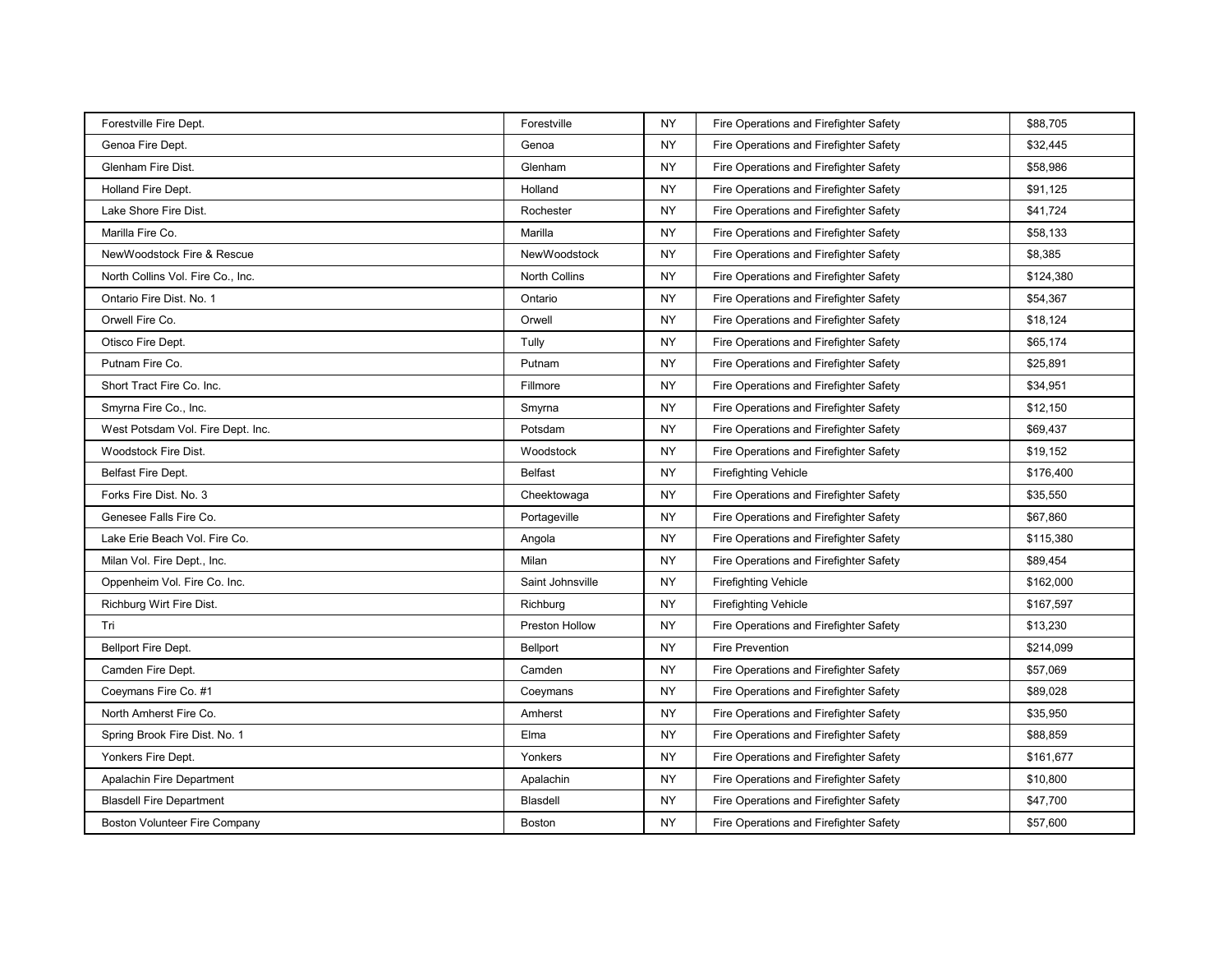| <b>Bushnell's Basin FD</b>                    | Pittsford           | <b>NY</b> | Fire Operations and Firefighter Safety | \$92,052  |
|-----------------------------------------------|---------------------|-----------|----------------------------------------|-----------|
| Churchville Volunteer Fire Department, Inc.   | Churchville         | <b>NY</b> | Fire Operations and Firefighter Safety | \$56,971  |
| Clark Mills F.D.                              | <b>Clark Mills</b>  | <b>NY</b> | Fire Operations and Firefighter Safety | \$111,064 |
| <b>Clifton Fire Department</b>                | Clifton             | <b>NY</b> | Fire Operations and Firefighter Safety | \$30,219  |
| Crittenden Vol Fire Dept Inc.                 | Crittenden          | <b>NY</b> | Fire Operations and Firefighter Safety | \$60,300  |
| Dansville Fire Department                     | Dansville           | <b>NY</b> | Fire Operations and Firefighter Safety | \$234,148 |
| East Williston Fire Department                | East Williston      | <b>NY</b> | Fire Operations and Firefighter Safety | \$76,230  |
| Ellicott Creek Volunteer Fire Co.             | Amherst             | <b>NY</b> | Fire Operations and Firefighter Safety | \$50,805  |
| <b>Elsmere Fire District</b>                  | Delmar              | <b>NY</b> | Fire Operations and Firefighter Safety | \$54,000  |
| <b>Florida Fire District</b>                  | Florida             | <b>NY</b> | Fire Operations and Firefighter Safety | \$108,801 |
| <b>Henrietta Fire District</b>                | West Henrietta      | <b>NY</b> | Fire Operations and Firefighter Safety | \$60,912  |
| Homer Fire Department                         | Homer               | <b>NY</b> | Fire Operations and Firefighter Safety | \$50,256  |
| <b>Little Valley Fire District</b>            | Little Valley       | <b>NY</b> | Fire Operations and Firefighter Safety | \$95,400  |
| <b>Manlius Fire Department</b>                | <b>Manlius</b>      | <b>NY</b> | Fire Operations and Firefighter Safety | \$74,408  |
| Mount Morris Fire Department                  | <b>Mount Morris</b> | <b>NY</b> | Fire Operations and Firefighter Safety | \$28,485  |
| Phelps Volunteer Fire Department              | Phelps              | <b>NY</b> | Fire Operations and Firefighter Safety | \$49,023  |
| <b>Rexford Fire District</b>                  | Rexford             | <b>NY</b> | Fire Operations and Firefighter Safety | \$59.544  |
| Tivoli Volunteer Fire Department Co. #5       | Tivoli              | <b>NY</b> | Fire Operations and Firefighter Safety | \$11,520  |
| Tompkins Corners Volunteer Fire Company, Inc. | Horseheads          | <b>NY</b> | Fire Operations and Firefighter Safety | \$81,742  |
| Village of McGraw Fire Department             | <b>McGraw</b>       | <b>NY</b> | Fire Operations and Firefighter Safety | \$80,511  |
| West Brighton Fire Department, Inc.           | Rochester           | <b>NY</b> | Fire Operations and Firefighter Safety | \$70,650  |
| <b>White Plains</b>                           | <b>White Plains</b> | <b>NY</b> | Fire Operations and Firefighter Safety | \$62,069  |
| <b>Whitesboro Fire Department</b>             | Whitesboro          | <b>NY</b> | Fire Operations and Firefighter Safety | \$69,063  |
| BlackRiver Fire Dept., Inc.                   | <b>Black River</b>  | <b>NY</b> | Fire Operations and Firefighter Safety | \$87,660  |
| City of Salamanca Fire Dept.                  | Salamanca           | <b>NY</b> | Fire Operations and Firefighter Safety | \$80,325  |
| City of Watertown Fire-Rescue                 | Watertown           | <b>NY</b> | Fire Operations and Firefighter Safety | \$189,775 |
| Crown Point Fire Dist.                        | Crown Point         | <b>NY</b> | Fire Operations and Firefighter Safety | \$36,067  |
| East Chatham Fire Co., Inc.                   | East Chatham        | <b>NY</b> | Fire Operations and Firefighter Safety | \$39,690  |
| Galen/Clyde Joint Fire Dist.                  | Clyde               | <b>NY</b> | Fire Operations and Firefighter Safety | \$53,099  |
| J.S.Koster Hose Co. Inc.                      | Port Leyden         | <b>NY</b> | Fire Operations and Firefighter Safety | \$40,140  |
| Niagara Falls Fire Dept.                      | Niagara Falls       | <b>NY</b> | <b>Firefighting Vehicle</b>            | \$175,000 |
| Perth Vol. Fire Co.                           | Amsterdam           | <b>NY</b> | Fire Operations and Firefighter Safety | \$104,400 |
| Putnam Valley Vol. Fire Dept.                 | Putnam Valley       | NY.       | Fire Operations and Firefighter Safety | \$10,800  |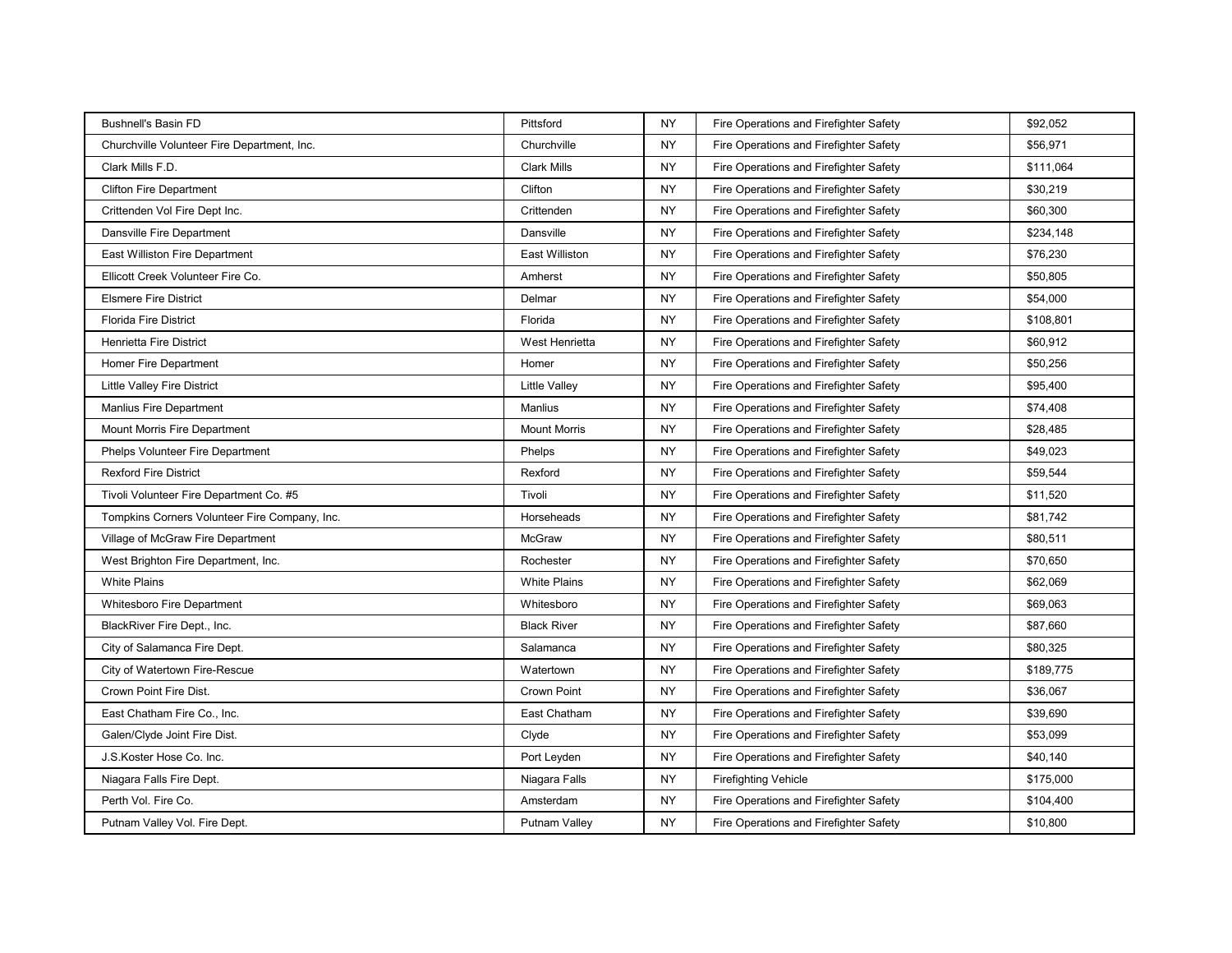| Richmondville Vol. Fire Dept. Inc.       | Richmondville           | <b>NY</b> | Fire Operations and Firefighter Safety | \$40,500  |
|------------------------------------------|-------------------------|-----------|----------------------------------------|-----------|
| Scio Fire Dept.                          | Scio                    | <b>NY</b> | Fire Operations and Firefighter Safety | \$29,358  |
| Selkirk Fire Dept.                       | Glenmont                | <b>NY</b> | <b>Fire Prevention</b>                 | \$8,100   |
| Tribes Hill Fire Dept.                   | <b>Tribes Hill</b>      | <b>NY</b> | Fire Operations and Firefighter Safety | \$17,901  |
| <b>Wading River</b>                      | <b>Wading River</b>     | <b>NY</b> | Fire Operations and Firefighter Safety | \$64,800  |
| West Dunkirk Vol. Fire Co. Inc.          | <b>Dunkirk</b>          | <b>NY</b> | Fire Operations and Firefighter Safety | \$25,133  |
| Wyoming Hook & Ladder Co. Inc.           | Wyoming                 | <b>NY</b> | Fire Operations and Firefighter Safety | \$22,187  |
| Brant Vol. Fire Co., No. 1, Inc.         | <b>Brant</b>            | <b>NY</b> | Fire Operations and Firefighter Safety | \$49,958  |
| City of Poughkeepsie Fire Dept.          | Poughkeepsie            | <b>NY</b> | Fire Operations and Firefighter Safety | \$147,375 |
| Clinton Heights Fire Dept.               | Rensselaer              | <b>NY</b> | Fire Operations and Firefighter Safety | \$21,065  |
| Endwell Fire Dept.                       | Endwell                 | <b>NY</b> | <b>Fire Prevention</b>                 | \$7,825   |
| Hamilton Fire Dept.                      | Hamilton                | <b>NY</b> | Fire Operations and Firefighter Safety | \$77,263  |
| Hillside Lake Fire Co. #3, Inc.          | <b>Wappingers Falls</b> | <b>NY</b> | Fire Operations and Firefighter Safety | \$31,140  |
| Minerva Vol. Fire Dept. and Rescue Squad | Minerva                 | <b>NY</b> | Fire Operations and Firefighter Safety | \$39,614  |
| Newfield Fire Co., Inc.                  | Newfield                | <b>NY</b> | Fire Operations and Firefighter Safety | \$23,200  |
| Washingtonville                          | Washingtonville         | <b>NY</b> | Fire Operations and Firefighter Safety | \$40,500  |
| Webster Fire Dept.                       | Webster                 | <b>NY</b> | Fire Operations and Firefighter Safety | \$105,300 |
| <b>Altamont Fire Department</b>          | Altamont                | <b>NY</b> | Fire Operations and Firefighter Safety | \$76,529  |
| Clarence Center Vol Fire Co.             | <b>Clarence Center</b>  | <b>NY</b> | Fire Operations and Firefighter Safety | \$28,259  |
| <b>Clifton Springs Fire Department</b>   | <b>Clifton Springs</b>  | <b>NY</b> | Fire Operations and Firefighter Safety | \$96,300  |
| Depew Volunteer Fire Department          | Depew                   | <b>NY</b> | Fire Operations and Firefighter Safety | \$92,932  |
| Greenlawn Fire Department                | Greenlawn               | <b>NY</b> | Fire Operations and Firefighter Safety | \$85,500  |
| Hilton-Parma Fire District               | Hilton                  | <b>NY</b> | Fire Operations and Firefighter Safety | \$44,508  |
| Kingsbury Vol. Hose Co. Inc.             | <b>Hudson Falls</b>     | <b>NY</b> | Fire Operations and Firefighter Safety | \$40,793  |
| Moira Volunteer Fire & Rescue Department | Moira                   | <b>NY</b> | Fire Operations and Firefighter Safety | \$27,895  |
| <b>Plattekill Fire District</b>          | Plattekill              | <b>NY</b> | Fire Operations and Firefighter Safety | \$76,414  |
| Camillus Vol. Fire Dept., Inc.           | Camillus                | <b>NY</b> | Fire Operations and Firefighter Safety | \$23,726  |
| Champion Vol. Fire Co. Inc.              | Carthage                | <b>NY</b> | <b>Firefighting Vehicle</b>            | \$135,000 |
| Clarence Fire Dist. #1                   | Clarence                | <b>NY</b> | Fire Operations and Firefighter Safety | \$91,084  |
| Earlton Fire Dept.                       | Earlton                 | <b>NY</b> | Fire Operations and Firefighter Safety | \$34,736  |
| Ellery Center Vol. Fire Co. Inc.         | <b>Bemus Point</b>      | <b>NY</b> | <b>Firefighting Vehicle</b>            | \$121,500 |
| Fleming Vol. Fire Dept. Co. #2           | Auburn                  | <b>NY</b> | <b>Firefighting Vehicle</b>            | \$209,700 |
| Fulton Fire Dept.                        | Fulton                  | NY.       | Fire Operations and Firefighter Safety | \$27,900  |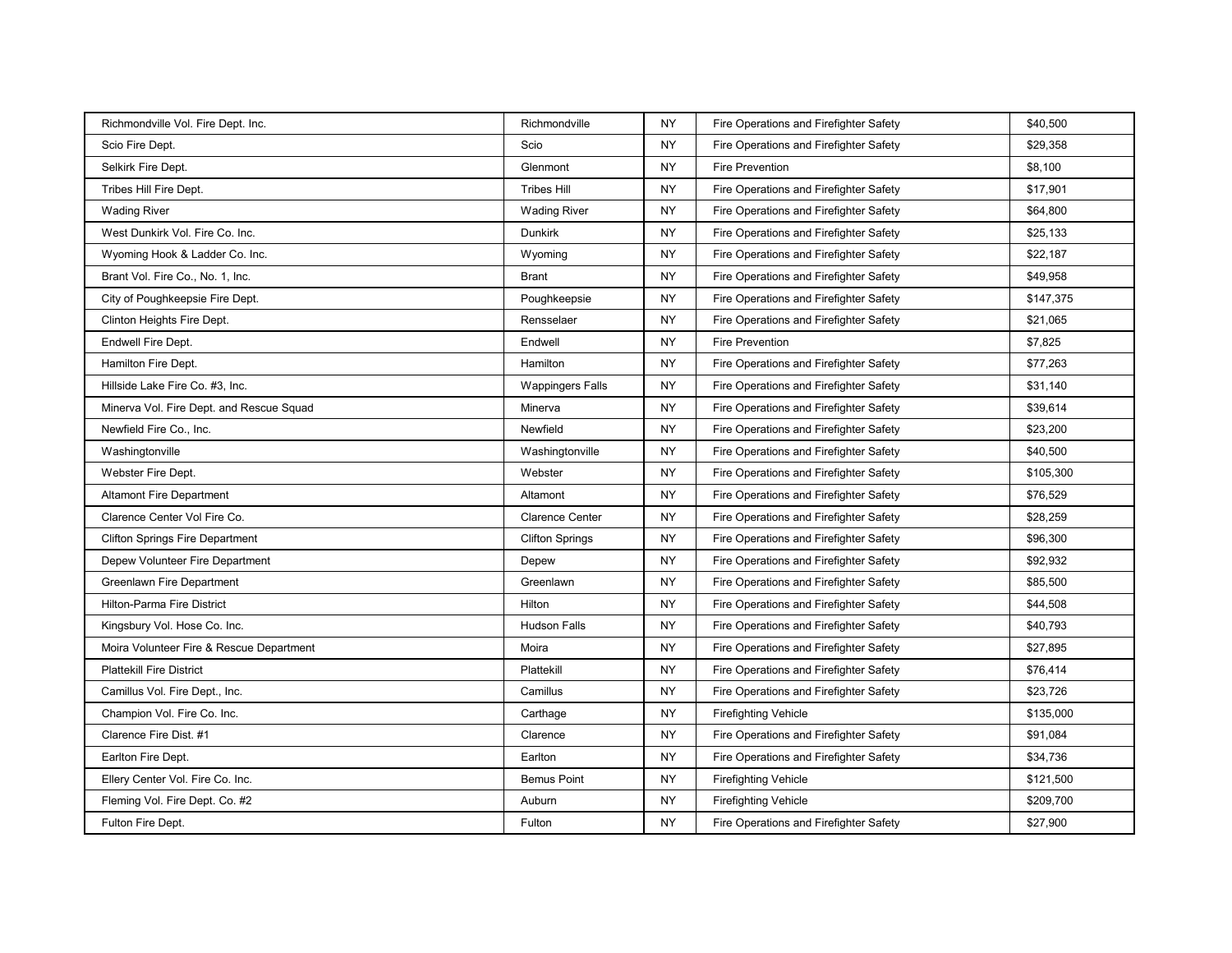| Hyde Park Fire Dept.                          | <b>Hyde Park</b>        | <b>NY</b> | <b>Firefighting Vehicle</b>            | \$78,885  |
|-----------------------------------------------|-------------------------|-----------|----------------------------------------|-----------|
| Knapp Creek Vol. Fire Dept. Inc.              | Knapp Creek             | <b>NY</b> | <b>Firefighting Vehicle</b>            | \$95,400  |
| Lockwood Vol. Fire Prot. Dist.                | Lockwood                | <b>NY</b> | <b>Firefighting Vehicle</b>            | \$179,550 |
| Oswego Town Fire Dept.                        | Oswego                  | <b>NY</b> | Fire Operations and Firefighter Safety | \$60,210  |
| Schoharie Fire Dept. Niagara Engine Co. No. 6 | Schoharie               | <b>NY</b> | <b>Firefighting Vehicle</b>            | \$157,500 |
| Sodus Point Fire Dept.                        | Sodus Point             | <b>NY</b> | Fire Operations and Firefighter Safety | \$59,400  |
| South Hornell Fire Co. Inc.                   | Hornell                 | <b>NY</b> | <b>Firefighting Vehicle</b>            | \$148,500 |
| Stockport Vol. Fire Co. 1 Inc.                | Hudson                  | <b>NY</b> | Fire Operations and Firefighter Safety | \$42,484  |
| Suffern Vol. Fire Dept.                       | Suffern                 | <b>NY</b> | Fire Operations and Firefighter Safety | \$41,805  |
| Trumansburg Fire Co.                          | Trumansburg             | <b>NY</b> | Fire Operations and Firefighter Safety | \$96,912  |
| West Edmeston Vol. Fire Dept.                 | <b>West Edmeston</b>    | <b>NY</b> | <b>Firefighting Vehicle</b>            | \$211,500 |
| West Oneonta Fire Dept.                       | West Oneonta            | <b>NY</b> | <b>Firefighting Vehicle</b>            | \$72,000  |
| Westville Vol. Fire Dept.                     | Westville               | <b>NY</b> | <b>Firefighting Vehicle</b>            | \$47,034  |
| White Sulphur Springs Fire Dist.              | White Sulphur Springs   | <b>NY</b> | Fire Operations and Firefighter Safety | \$90,450  |
| Wilmington Fire Dist. #1                      | Wilmington              | <b>NY</b> | <b>Firefighting Vehicle</b>            | \$198,000 |
| Wilton Fire Dist.                             | Gansevoort              | <b>NY</b> | Fire Operations and Firefighter Safety | \$19,530  |
| Wolcottsville Vol. Fire Co.                   | Akron                   | <b>NY</b> | Fire Operations and Firefighter Safety | \$32,976  |
| Arena Fire District                           | Margaretville           | <b>NY</b> | <b>Firefighting Vehicle</b>            | \$171,000 |
| <b>Bedford Hills Fire District</b>            | <b>Bedford Hills</b>    | <b>NY</b> | Fire Operations and Firefighter Safety | \$61,902  |
| <b>Bolton Fire District</b>                   | <b>Bolton Landing</b>   | <b>NY</b> | Fire Operations and Firefighter Safety | \$95,076  |
| <b>Brockport Fire Department</b>              | <b>Brockport</b>        | <b>NY</b> | Fire Operations and Firefighter Safety | \$166,368 |
| Buchanan Engine Company No.1 Inc.             | Buchanan                | <b>NY</b> | <b>Fire Prevention</b>                 | \$22,163  |
| Clarendon Fire Company, Inc.                  | Clarendon               | <b>NY</b> | Fire Operations and Firefighter Safety | \$73,440  |
| Durhamville Volunteer Fire Dept.              | Durhamville             | <b>NY</b> | Fire Operations and Firefighter Safety | \$42,790  |
| Freehold Volunteer Fire Co. Inc.              | Freehold                | <b>NY</b> | Fire Operations and Firefighter Safety | \$20,655  |
| Halsey Valley Fire Department                 | Spencer                 | <b>NY</b> | <b>Firefighting Vehicle</b>            | \$225,000 |
| Kent Fire District No.1                       | Carmel                  | <b>NY</b> | Fire Operations and Firefighter Safety | \$38,726  |
| Auburn Fire Dept.                             | Auburn                  | <b>NY</b> | Fire Operations and Firefighter Safety | \$162,090 |
| <b>Briarcliff Manor Fire Dept.</b>            | <b>Briarcliff Manor</b> | <b>NY</b> | <b>Emergency Medical Services</b>      | \$134,132 |
| Buskirk Vol. Fire Dept. Inc.                  | <b>Buskirk</b>          | <b>NY</b> | <b>Firefighting Vehicle</b>            | \$225,000 |
| Chateaugay Fire Co., Inc.                     | Chateaugay              | <b>NY</b> | Fire Operations and Firefighter Safety | \$75,485  |
| City of Amsterdam Fire Dept.                  | Amsterdam               | <b>NY</b> | Fire Operations and Firefighter Safety | \$108,423 |
| East Herkimer Vol Fire Dept No. 1, Inc.       | Herkimer                | <b>NY</b> | <b>Firefighting Vehicle</b>            | \$112,500 |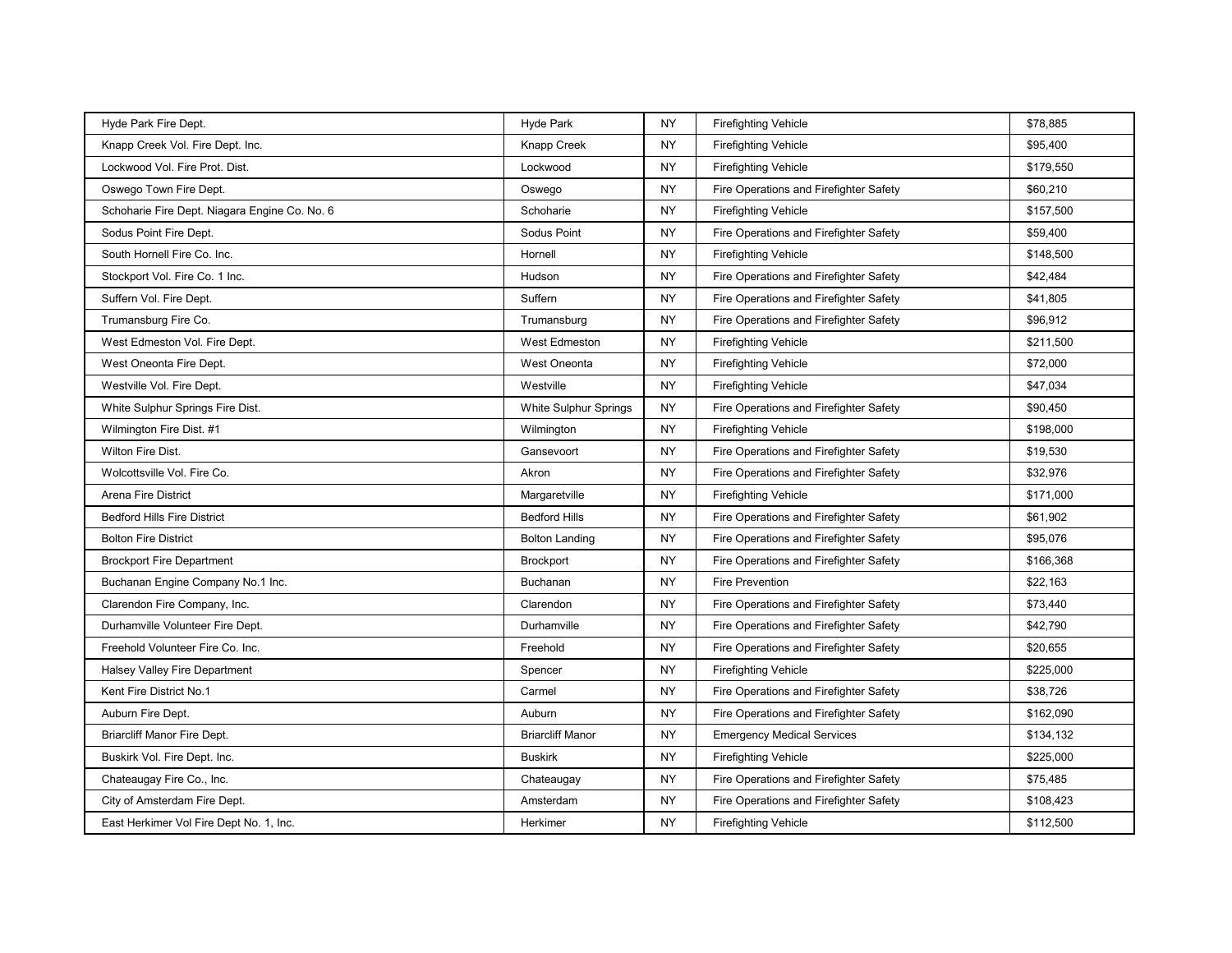| Ellwood Fire Dist. No. 1               | Town of Tonawanda     | <b>NY</b> | Fire Operations and Firefighter Safety | \$130,950 |
|----------------------------------------|-----------------------|-----------|----------------------------------------|-----------|
| Ithaca Fire Dept.                      | Ithaca                | <b>NY</b> | Fire Operations and Firefighter Safety | \$132,811 |
| Lyndonville Hose Co. No. 1, Inc.       | Lyndonville           | <b>NY</b> | <b>Firefighting Vehicle</b>            | \$133,650 |
| Milton Eagles Vol. Fire Dept.          | Rock City Falls       | <b>NY</b> | <b>Fire Prevention</b>                 | \$27,992  |
| Pine Island Fire Dist.                 | Pine Island           | <b>NY</b> | Fire Operations and Firefighter Safety | \$40,461  |
| Reserve Hose Fire Co.                  | West Seneca           | <b>NY</b> | <b>Fire Prevention</b>                 | \$18,000  |
| Roosevelt Fire Dept.                   | Roosevelt             | <b>NY</b> | <b>Firefighting Vehicle</b>            | \$675,000 |
| Roslyn Highlands H+L E+H CO.           | Roslyn Heights        | <b>NY</b> | Fire Operations and Firefighter Safety | \$207,762 |
| Scoresby Hose Hook & Ladder Co. No.1   | Ellenville            | <b>NY</b> | Fire Operations and Firefighter Safety | \$30,726  |
| Village of Montour Falls               | <b>Montour Falls</b>  | <b>NY</b> | Fire Operations and Firefighter Safety | \$43,200  |
| Warrensburg                            | Warrensburg           | <b>NY</b> | Fire Operations and Firefighter Safety | \$57,099  |
| Willsboro Fire Dept.                   | Willsboro             | <b>NY</b> | Fire Operations and Firefighter Safety | \$95,805  |
| Windsor Fire Co., Inc.                 | Windsor               | <b>NY</b> | Fire Operations and Firefighter Safety | \$185,175 |
| Bethany Vol. Fire Co. Inc.             | East Bethany          | <b>NY</b> | Fire Operations and Firefighter Safety | \$27,882  |
| Bowmansville Vol. Fire Assoc.          | Bowmansville          | <b>NY</b> | Fire Operations and Firefighter Safety | \$60,855  |
| Cuylerville Vol. Fire Dept., Inc.      | Leicester             | <b>NY</b> | <b>Firefighting Vehicle</b>            | \$217,917 |
| East Pembroke Fire Dept.               | East Pembroke         | <b>NY</b> | Fire Operations and Firefighter Safety | \$138,600 |
| Eastchester Fire Dept.                 | Eastchester           | <b>NY</b> | Fire Operations and Firefighter Safety | \$48,861  |
| Ellicottville Fire Co., Inc.           | Ellicottville         | <b>NY</b> | <b>Firefighting Vehicle</b>            | \$81,408  |
| Enfield Vol. Fire Co., Inc.            | Ithaca                | <b>NY</b> | Fire Operations and Firefighter Safety | \$43,249  |
| Fort Johson Vol. Fire Co, Inc.         | Fort Johnson          | <b>NY</b> | Fire Operations and Firefighter Safety | \$10,800  |
| Lima Vol. Fire Dept.                   | Lima                  | <b>NY</b> | Fire Operations and Firefighter Safety | \$37,836  |
| Mechanicville Fire Dept.               | Mechanicville         | <b>NY</b> | Fire Operations and Firefighter Safety | \$50,924  |
| Oak Hill Durham Vol. Fire Co., Inc.    | Oak Hill              | <b>NY</b> | Fire Operations and Firefighter Safety | \$45,680  |
| Oneida Fire Dept.                      | Oneida                | <b>NY</b> | Fire Operations and Firefighter Safety | \$88,201  |
| Port Dickinson Fire Dept.              | Binghamton            | <b>NY</b> | Fire Operations and Firefighter Safety | \$3,677   |
| Rockwood-Garoga-Lassellsville Fire Co. | St. Johnsville        | <b>NY</b> | Fire Operations and Firefighter Safety | \$77,985  |
| Saranac Vol. Fire Dept.                | Saranac               | <b>NY</b> | Fire Operations and Firefighter Safety | \$62,442  |
| Sayville Fire Dist.                    | Sayville              | <b>NY</b> | <b>Fire Prevention</b>                 | \$17,586  |
| Sea Cliff Fire Dept.                   | Sea Cliff             | <b>NY</b> | Fire Operations and Firefighter Safety | \$140,463 |
| <b>Silver Springs</b>                  | <b>Silver Springs</b> | <b>NY</b> | Fire Operations and Firefighter Safety | \$39,375  |
| Syracuse Fire Dept.                    | Syracuse              | <b>NY</b> | Fire Operations and Firefighter Safety | \$255,232 |
| West Glens Falls Vol. Fire Co.         | Queensbury            | NY.       | <b>Fire Prevention</b>                 | \$38,700  |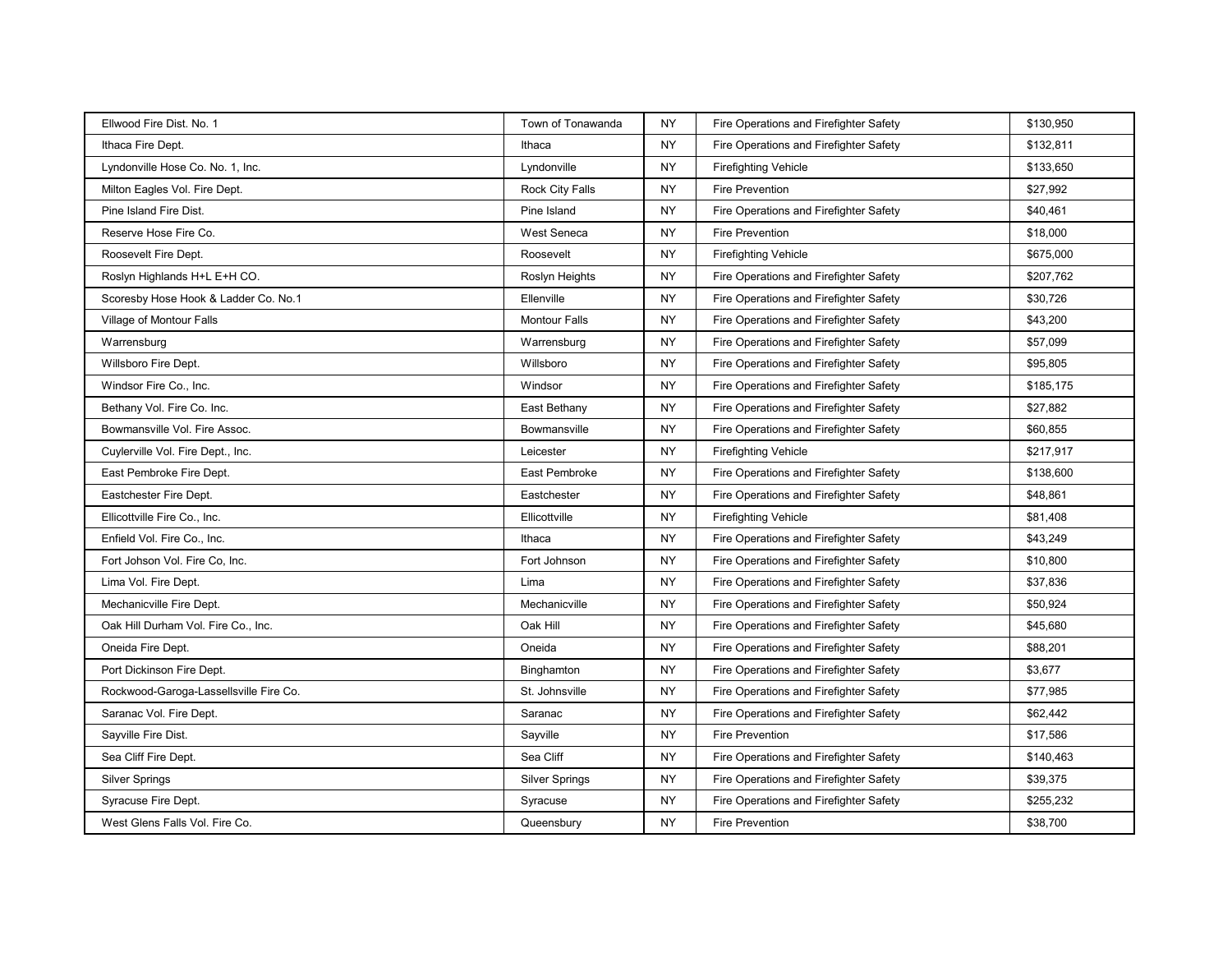| Williamstown Vol. Fire Dept. Inc.   | Williamstown            | <b>NY</b> | <b>Firefighting Vehicle</b>            | \$67,766  |
|-------------------------------------|-------------------------|-----------|----------------------------------------|-----------|
| York Vol. Fire Co. Inc.             | York                    | <b>NY</b> | <b>Firefighting Vehicle</b>            | \$225,000 |
| Champlain Fire Dist.                | Champlain               | <b>NY</b> | Fire Operations and Firefighter Safety | \$32,383  |
| Corfu Fire Dist.                    | Corfu                   | <b>NY</b> | Fire Operations and Firefighter Safety | \$52,497  |
| Dickinson Vol. Fire Dept.           | <b>Dickinson Center</b> | <b>NY</b> | Fire Operations and Firefighter Safety | \$45,205  |
| Geneva Fire Dept.                   | Geneva                  | <b>NY</b> | Fire Operations and Firefighter Safety | \$84,798  |
| High Falls Fire Dept.               | <b>High Falls</b>       | <b>NY</b> | Fire Operations and Firefighter Safety | \$109,967 |
| Hortonville Vol. Fire Co. Inc.      | Hortonville             | <b>NY</b> | Fire Operations and Firefighter Safety | \$118,710 |
| Kingston Fire Dept.                 | Kingston                | <b>NY</b> | Fire Operations and Firefighter Safety | \$132,750 |
| Lockport Fire Dept.                 | Lockport                | <b>NY</b> | <b>Firefighting Vehicle</b>            | \$225,000 |
| Long Lake Vol. Fire Dept.           | Long Lake               | <b>NY</b> | Fire Operations and Firefighter Safety | \$17,100  |
| Menands Fire Dept.                  | Menands                 | <b>NY</b> | Fire Operations and Firefighter Safety | \$36,000  |
| Newton Falls Vol. Fire Dept         | <b>Newton Falls</b>     | <b>NY</b> | <b>Firefighting Vehicle</b>            | \$36,000  |
| Port Crane Fire Co., Inc.           | Port Crane              | <b>NY</b> | Fire Operations and Firefighter Safety | \$57,906  |
| Raquette Lake Fire Dept., Inc.      | Raquette Lake           | <b>NY</b> | Fire Operations and Firefighter Safety | \$66,735  |
| Rhinebeck Fire Dept.                | Rhinebeck               | <b>NY</b> | Fire Operations and Firefighter Safety | \$112,524 |
| Rochester Fire Dept.                | Rochester               | <b>NY</b> | Fire Operations and Firefighter Safety | \$50,200  |
| South Butler Fire Dept.             | South Butler            | <b>NY</b> | <b>Firefighting Vehicle</b>            | \$116,550 |
| Village of Schuylerville Fire Dept. | Schuylerville           | <b>NY</b> | Fire Operations and Firefighter Safety | \$42,692  |
| Youngstown Vol. Fire Co. Inc.       | Youngstown              | <b>NY</b> | Fire Operations and Firefighter Safety | \$34,650  |
| Albany Fire Dept.                   | Albany                  | <b>NY</b> | Fire Operations and Firefighter Safety | \$491.274 |
| Greenwich Fire Dept.                | Greenwich               | <b>NY</b> | Fire Operations and Firefighter Safety | \$100,800 |
| Macedon Center Fire Dept.           | Macedon                 | <b>NY</b> | Fire Operations and Firefighter Safety | \$25,020  |
| Monroe Fire Dept.                   | Monroe                  | <b>NY</b> | Fire Operations and Firefighter Safety | \$67,500  |
| Pine Hill Fire Co. No. 1, Inc.      | Pine Hill               | <b>NY</b> | Fire Operations and Firefighter Safety | \$15,561  |
| Schenectady Fire Dept.              | Schenectady             | <b>NY</b> | <b>Emergency Medical Services</b>      | \$42,622  |
| Utica Fire Dept.                    | Utica                   | <b>NY</b> | Fire Operations and Firefighter Safety | \$128,686 |
| Moriah Volunteer Fire Department    | Moriah                  | <b>NY</b> | Fire Operations and Firefighter Safety | \$160,679 |
| Pocatello Fire Department           | Middletown              | <b>NY</b> | Fire Operations and Firefighter Safety | \$86,355  |
| <b>Roosevelt Fire District</b>      | Poughkeepsie            | <b>NY</b> | Fire Operations and Firefighter Safety | \$168,102 |
| Swan Lake Fire District             | Swan Lake               | NY        | Fire Operations and Firefighter Safety | \$18,311  |
| Arkport Fire Dept.                  | Arkport                 | <b>NY</b> | Fire Operations and Firefighter Safety | \$45,000  |
| Berlin Vol. Fire Dept.              | <b>Berlin</b>           | NY.       | Fire Operations and Firefighter Safety | \$58,397  |